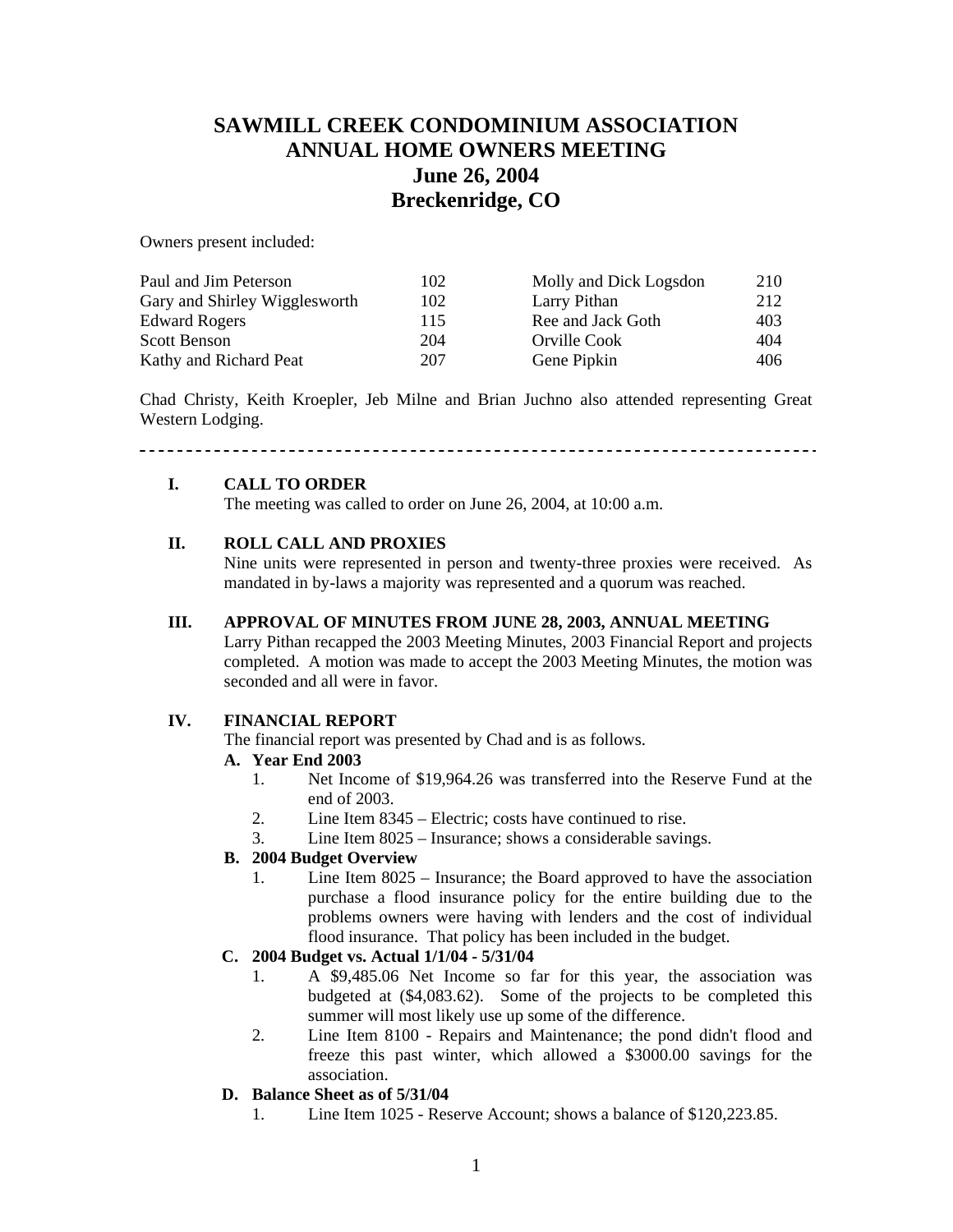2. Line Item 1200 - Accounts Receivable; has a credit balance due to some owners paying association dues 6 months to 1 year in advance.

*A motion was made to accept the financial report, Karen Svetlic seconded the motion, all were in favor and the motion was passed.* 

#### **V. PROPERTY MANAGER'S REPORT**

#### **A. 2003/2004 Projects Completed**

1. Many of the projects are ongoing such as touch up painting, touch up stucco repair, landscaping, etc.

#### **B. Recent Real Estate Sales**

- 1. Keith had a spreadsheet put together to show some of the real estate sales. Keith has a good working relationship with many realtors in town.
- 2. Great Western Lodging will provide real estate information for anyone who is interested.

## **C. Pending Projects**

- 1. *Pond Dredging:*
	- a. There is only one area in Summit County that can accept the material that will be removed, so the dredging of the pond has become a much more complicated project.
	- b. The association is moving ahead with this project. There is currently a contractor in place and the work is scheduled for this fall.
- 2. *Bridge Rebuilding:*
	- a. This winter a cross section of the bridge rusted, about the size of a basketball that had disintegrated.
	- b. Brian has been working with an engineer firm out of Denver to receive estimates and suggestions for repair; we are currently waiting for those reports.
	- c. The project will hopefully be completed in September as access to the building will be blocked while the repair is taking place.
- 3. *Elevator Replacement:*
	- a. The elevator needs to be replaced due to the weather and the sun breaking down the door elements. The elevator is 22 years old and it is time to replace it.
	- b. Everything is working fine at this time, but the replacement needs to take place prior to it breaking down during a crucial time.
	- c. The estimated cost for the entire elevator replacement is about \$44,000.00.
- 4. *Concrete Stair Replacement:*
	- a. Two sets of concrete stairs need to be replaced: the north corner by Park Ave. and the south corner by the dredge area.
	- b. Concrete is hard to maintain in this environment.
- 5. *Exterior Pathway Lighting:*
	- a. The parts cannot be found anymore and GWL is researching replacement options.

*Larry Pithan mentioned that the bridge repair and elevator replacement are crucial.* 

*Gene Pipkin stated that he was happy that Great Western Lodging removed the phone system from the rental units.*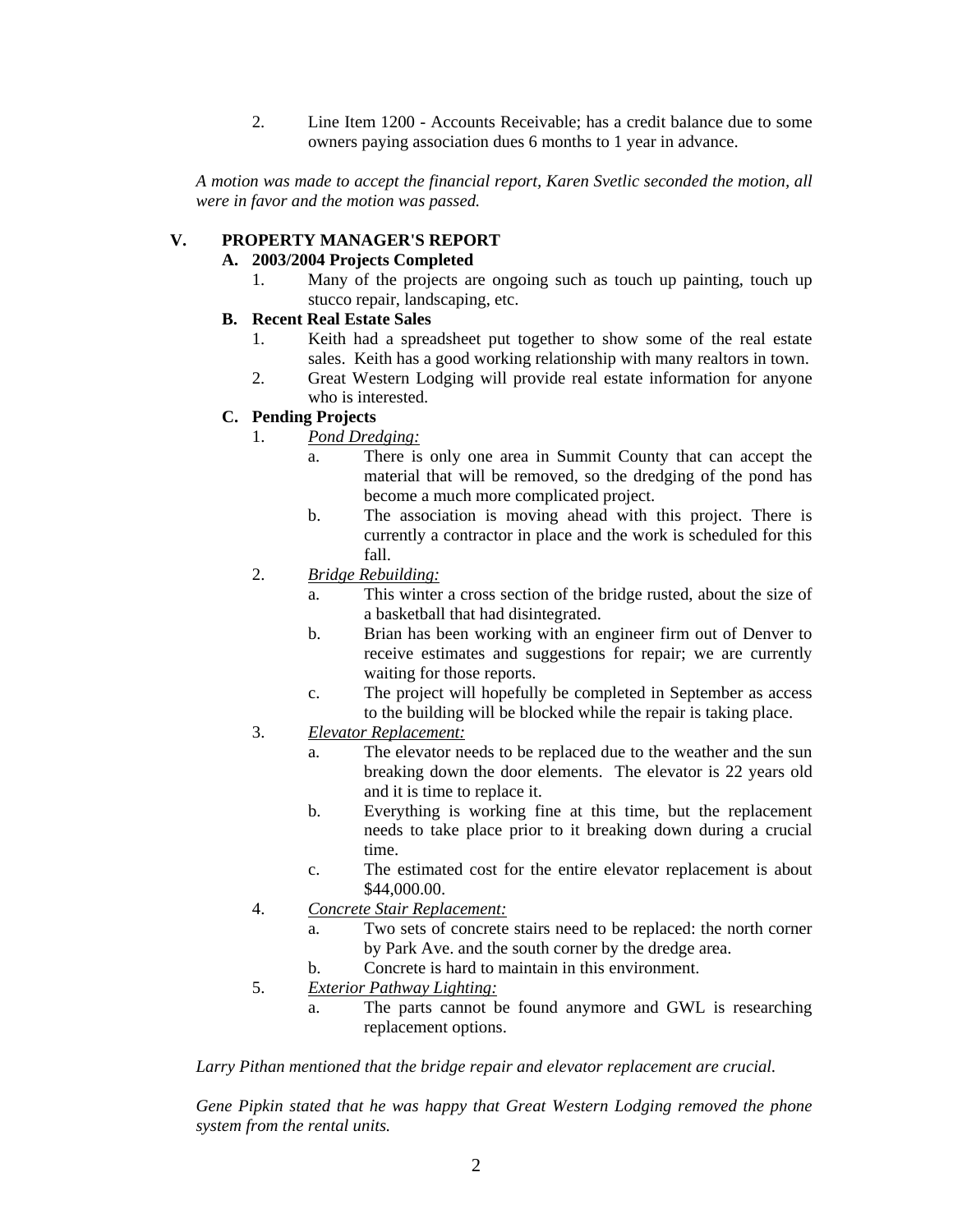### **VI. NEW BUSINESS**

### **A. Exterior Renovation**

- 1. Sawmill Creek is now 23 years old and the building is in need of major repairs or renovation.
- 2. Arapahoe Architects put together a few designs for examples of what may be done to Sawmill Creek. The sketches are only ideas to give suggestions to the association.
- 3. At this point Sawmill Creek is one of the most dated buildings in town and in order to remain competitive, major renovation is needed.
- 4. A rough estimate of repairing the building to its original state is about \$1-1.4 million with no changes to the exterior.
- 5. Mechanically, there are many repairs that need to be made and the association needs to consider whether it would be more cost effective to change the current mechanics rather then repair the way it currently is.
- 6. Once renovation begins, it would give the association the opportunity to correctly repair/upgrade the electrical work as well as the bridge, pond, common areas, windows, doors and many other projects that need to be done.
- 7. The Board is open to input from the owners. Please look at the sketches and add any suggestions you may have.
- 8. The assessment at Pine Ridge for their complete exterior renovation was \$30,000.00 per unit in 1999-2000.
- 9. In the Sawmill Creek Declarations and By-Laws, special assessments need to have a majority of the owners vote, 51%.
- 10. The owners also need to consider upgrading the interior of their units to increase property value. A positive side to renovating the exterior, the new owners who purchase in the future will be more apt to upgrade the interior of their units.
- 11. The Town of Breckenridge has a very strict planning department and they will have a large say in what materials can and cannot be used with the renovation of the complex.

*A motion was made to have the Board of Directors get a better plan and idea of cost, put together the information and present it to the owners at a later date. The motion was seconded, all were in favor and the motion passed.* 

## **B. Insurance**

- 1. Flood insurance was purchased for the entire building by the association. Larry Pithan advised all homeowners who currently have flood insurance on their individual homeowner policies to cancel their policies.
- 2. Scott Benson stated that completing improvements will cut the insurance costs immensely (i.e., elevator replacement, pond dredging, etc.)

# **VII. ELECTION OF BOARD MEMBERS**

# **A. Two Positions Up For Re-Election**

- 1. Jack Goth (last election date: 2002)
- 2. Karen Svetlic (took over Hank Coll's position, last election date: 2002)
- **B. Nominations From the Floor**
	- 1. No other nominees from the floor